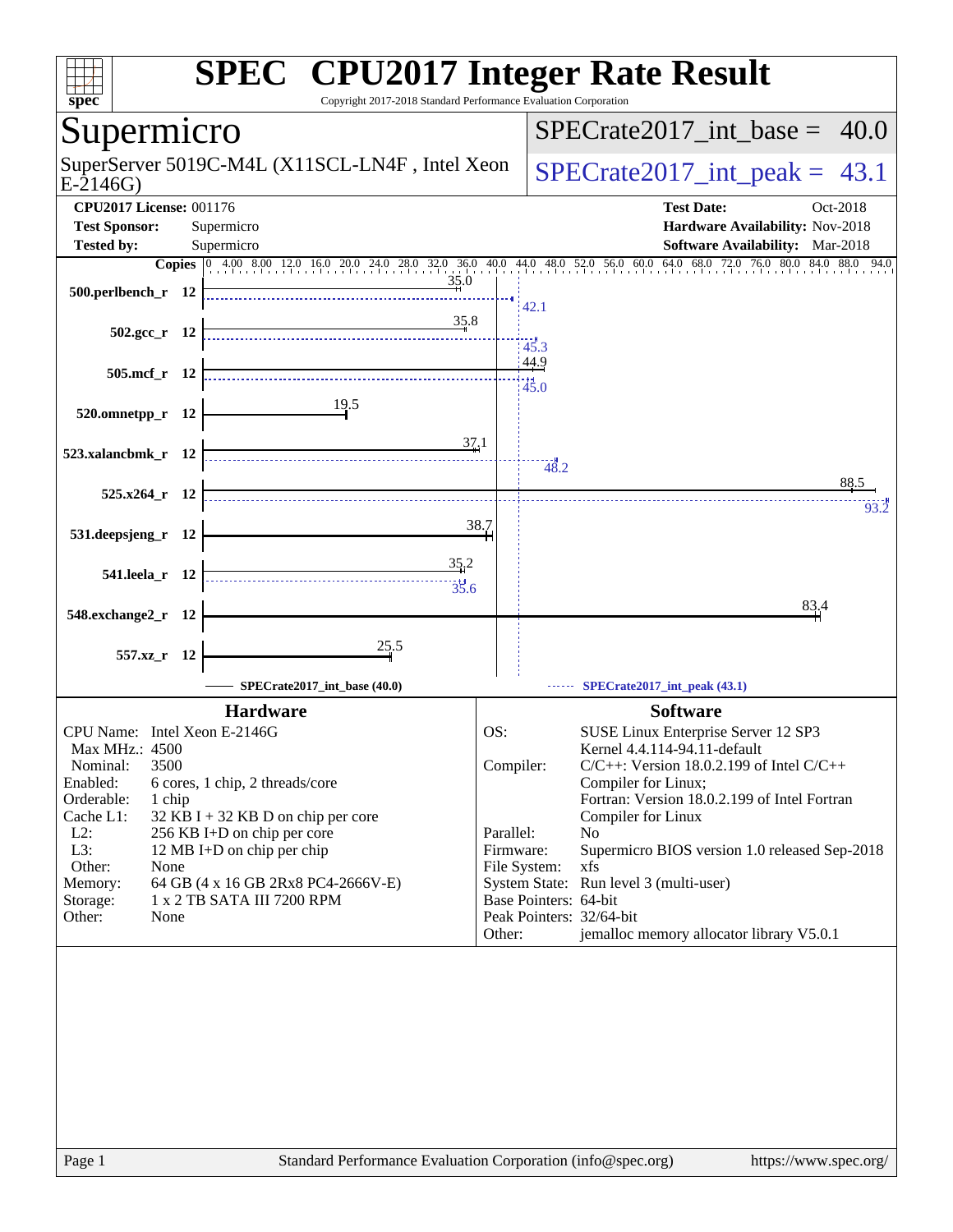

Copyright 2017-2018 Standard Performance Evaluation Corporation

### Supermicro

E-2146G) SuperServer 5019C-M4L (X11SCL-LN4F, Intel Xeon  $\big|$  SPECrate 2017 int peak = 43.1

SPECrate2017 int\_base =  $40.0$ 

**[CPU2017 License:](http://www.spec.org/auto/cpu2017/Docs/result-fields.html#CPU2017License)** 001176 **[Test Date:](http://www.spec.org/auto/cpu2017/Docs/result-fields.html#TestDate)** Oct-2018

**[Test Sponsor:](http://www.spec.org/auto/cpu2017/Docs/result-fields.html#TestSponsor)** Supermicro **[Hardware Availability:](http://www.spec.org/auto/cpu2017/Docs/result-fields.html#HardwareAvailability)** Nov-2018

**[Tested by:](http://www.spec.org/auto/cpu2017/Docs/result-fields.html#Testedby)** Supermicro **[Software Availability:](http://www.spec.org/auto/cpu2017/Docs/result-fields.html#SoftwareAvailability)** Mar-2018

#### **[Results Table](http://www.spec.org/auto/cpu2017/Docs/result-fields.html#ResultsTable)**

| <b>Base</b>                                                                           |               |                |        |                | <b>Peak</b> |                |       |               |                |              |                |              |                |              |
|---------------------------------------------------------------------------------------|---------------|----------------|--------|----------------|-------------|----------------|-------|---------------|----------------|--------------|----------------|--------------|----------------|--------------|
| <b>Benchmark</b>                                                                      | <b>Copies</b> | <b>Seconds</b> | Ratio  | <b>Seconds</b> | Ratio       | <b>Seconds</b> | Ratio | <b>Copies</b> | <b>Seconds</b> | <b>Ratio</b> | <b>Seconds</b> | <b>Ratio</b> | <b>Seconds</b> | <b>Ratio</b> |
| $500.$ perlbench r                                                                    | 12            | 545            | 35.0   | 545            | 35.0        | 553            | 34.5  | 12            | 453            | 42.2         | 455            | 42.0         | 454            | 42.1         |
| $502.\text{gcc}$ _r                                                                   | 12            | 477            | 35.6   | 474            | 35.9        | 475            | 35.8  | 12            | 375            | 45.3         | 373            | 45.5         | 375            | 45.3         |
| $505$ .mcf r                                                                          | 12            | 418            | 46.4   | 432            | 44.9        | 432            | 44.9  | 12            | 438            | 44.3         | 431            | 45.0         | 431            | 45.0         |
| 520.omnetpp_r                                                                         | 12            | 807            | 19.5   | 802            | 19.6        | 813            | 19.4  | 12            | 807            | 19.5         | 802            | 19.6         | 813            | 19.4         |
| 523.xalancbmk r                                                                       | 12            | 337            | 37.6   | 342            | 37.1        | 344            | 36.9  | 12            | 262            | 48.3         | 263            | 48.2         | 264            | 48.0         |
| 525.x264 r                                                                            | 12            | 237            | 88.5   | 238            | 88.3        | 229            | 91.6  | 12            | 225            | 93.4         | 225            | 93.2         | 226            | 93.1         |
| 531.deepsjeng_r                                                                       | 12            | 348            | 39.5   | 356            | 38.7        | 357            | 38.5  | 12            | 348            | 39.5         | 356            | 38.7         | 357            | 38.5         |
| 541.leela r                                                                           | 12            | 567            | 35.1   | 565            | 35.2        | 559            | 35.6  | 12            | 558            | 35.6         | 568            | 35.0         | 556            | 35.8         |
| 548.exchange2_r                                                                       | 12            | 377            | 83.4   | 377            | 83.4        | 374            | 84.1  | 12            | 377            | 83.4         | 377            | 83.4         | 374            | 84.1         |
| 557.xz r                                                                              | 12            | 505            | 25.7   | 510            | 25.4        | 509            | 25.5  | 12            | 505            | 25.7         | 510            | 25.4         | 509            | 25.5         |
| $SPECrate2017$ int base =                                                             |               |                | 40.0   |                |             |                |       |               |                |              |                |              |                |              |
| $CDT C1 A0 A1 A2 A3 A4 A5 A6 A7 A8 A9 A1 A1 A1 A1 A1 A1 A1 A1 A1 A1 A1 A1 A1 A1 A1 A$ |               |                | $\sim$ |                |             |                |       |               |                |              |                |              |                |              |

**[SPECrate2017\\_int\\_peak =](http://www.spec.org/auto/cpu2017/Docs/result-fields.html#SPECrate2017intpeak) 43.1**

Results appear in the [order in which they were run](http://www.spec.org/auto/cpu2017/Docs/result-fields.html#RunOrder). Bold underlined text [indicates a median measurement](http://www.spec.org/auto/cpu2017/Docs/result-fields.html#Median).

#### **[Submit Notes](http://www.spec.org/auto/cpu2017/Docs/result-fields.html#SubmitNotes)**

 The taskset mechanism was used to bind copies to processors. The config file option 'submit' was used to generate taskset commands to bind each copy to a specific processor. For details, please see the config file.

#### **[Operating System Notes](http://www.spec.org/auto/cpu2017/Docs/result-fields.html#OperatingSystemNotes)**

Stack size set to unlimited using "ulimit -s unlimited"

#### **[General Notes](http://www.spec.org/auto/cpu2017/Docs/result-fields.html#GeneralNotes)**

Environment variables set by runcpu before the start of the run: LD\_LIBRARY\_PATH = "/home/cpu2017/lib/ia32:/home/cpu2017/lib/intel64:/home/cpu2017/je5.0.1-32:/home/cpu2017/je5.0.1-64"

 Binaries compiled on a system with 1x Intel Core i7-6700K CPU + 32GB RAM memory using Redhat Enterprise Linux 7.5 Transparent Huge Pages enabled by default Prior to runcpu invocation Filesystem page cache synced and cleared with: sync; echo 3> /proc/sys/vm/drop\_caches

 Yes: The test sponsor attests, as of date of publication, that CVE-2017-5754 (Meltdown) is mitigated in the system as tested and documented. Yes: The test sponsor attests, as of date of publication, that CVE-2017-5753 (Spectre variant 1) is mitigated in the system as tested and documented. Yes: The test sponsor attests, as of date of publication, that CVE-2017-5715 (Spectre variant 2) is mitigated in the system as tested and documented.

**(Continued on next page)**

| Page 2 | Standard Performance Evaluation Corporation (info@spec.org) | https://www.spec.org/ |
|--------|-------------------------------------------------------------|-----------------------|
|--------|-------------------------------------------------------------|-----------------------|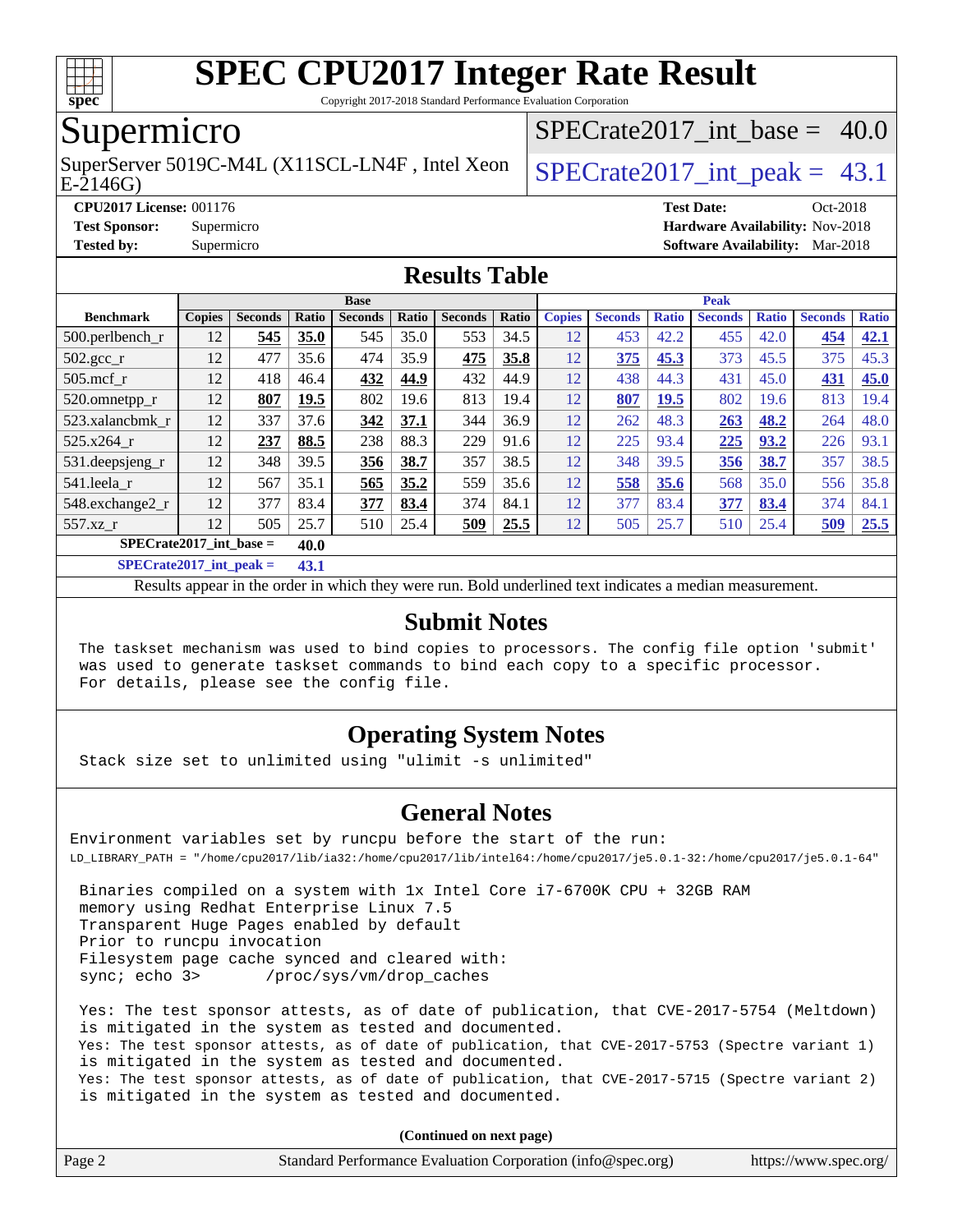

Copyright 2017-2018 Standard Performance Evaluation Corporation

#### Supermicro

SuperServer 5019C-M4L (X11SCL-LN4F, Intel Xeon  $\big|$  SPECrate 2017 int peak = 43.1

 $SPECrate2017\_int\_base = 40.0$ 

E-2146G)

#### **[CPU2017 License:](http://www.spec.org/auto/cpu2017/Docs/result-fields.html#CPU2017License)** 001176 **[Test Date:](http://www.spec.org/auto/cpu2017/Docs/result-fields.html#TestDate)** Oct-2018

**[Test Sponsor:](http://www.spec.org/auto/cpu2017/Docs/result-fields.html#TestSponsor)** Supermicro **[Hardware Availability:](http://www.spec.org/auto/cpu2017/Docs/result-fields.html#HardwareAvailability)** Nov-2018 **[Tested by:](http://www.spec.org/auto/cpu2017/Docs/result-fields.html#Testedby)** Supermicro **[Software Availability:](http://www.spec.org/auto/cpu2017/Docs/result-fields.html#SoftwareAvailability)** Mar-2018

**[General Notes \(Continued\)](http://www.spec.org/auto/cpu2017/Docs/result-fields.html#GeneralNotes)** jemalloc, a general purpose malloc implementation built with the RedHat Enterprise 7.5, and the system compiler gcc 4.8.5 sources available from jemalloc.net or <https://github.com/jemalloc/jemalloc/releases> **[Platform Notes](http://www.spec.org/auto/cpu2017/Docs/result-fields.html#PlatformNotes)** Sysinfo program /home/cpu2017/bin/sysinfo Rev: r5797 of 2017-06-14 96c45e4568ad54c135fd618bcc091c0f running on linux-9m9c Mon Oct 29 21:54:06 2018 SUT (System Under Test) info as seen by some common utilities. For more information on this section, see <https://www.spec.org/cpu2017/Docs/config.html#sysinfo> From /proc/cpuinfo model name : Intel(R) Xeon(R) E-2146G CPU @ 3.50GHz 1 "physical id"s (chips) 12 "processors" cores, siblings (Caution: counting these is hw and system dependent. The following excerpts from /proc/cpuinfo might not be reliable. Use with caution.) cpu cores : 6 siblings : 12 physical 0: cores 0 1 2 3 4 5 From lscpu: Architecture: x86\_64 CPU op-mode(s): 32-bit, 64-bit Byte Order: Little Endian  $CPU(s):$  12 On-line CPU(s) list: 0-11 Thread(s) per core: 2 Core(s) per socket: 6 Socket(s): 1 NUMA node(s): 1<br>Vendor ID: Ge GenuineIntel CPU family: 6 Model: 158 Model name: Intel(R) Xeon(R) E-2146G CPU @ 3.50GHz Stepping: 10 CPU MHz: 4201.275 CPU max MHz: 4500.0000 CPU min MHz: 800.0000 BogoMIPS: 7007.98 Virtualization: VT-x L1d cache: 32K L1i cache: 32K **(Continued on next page)**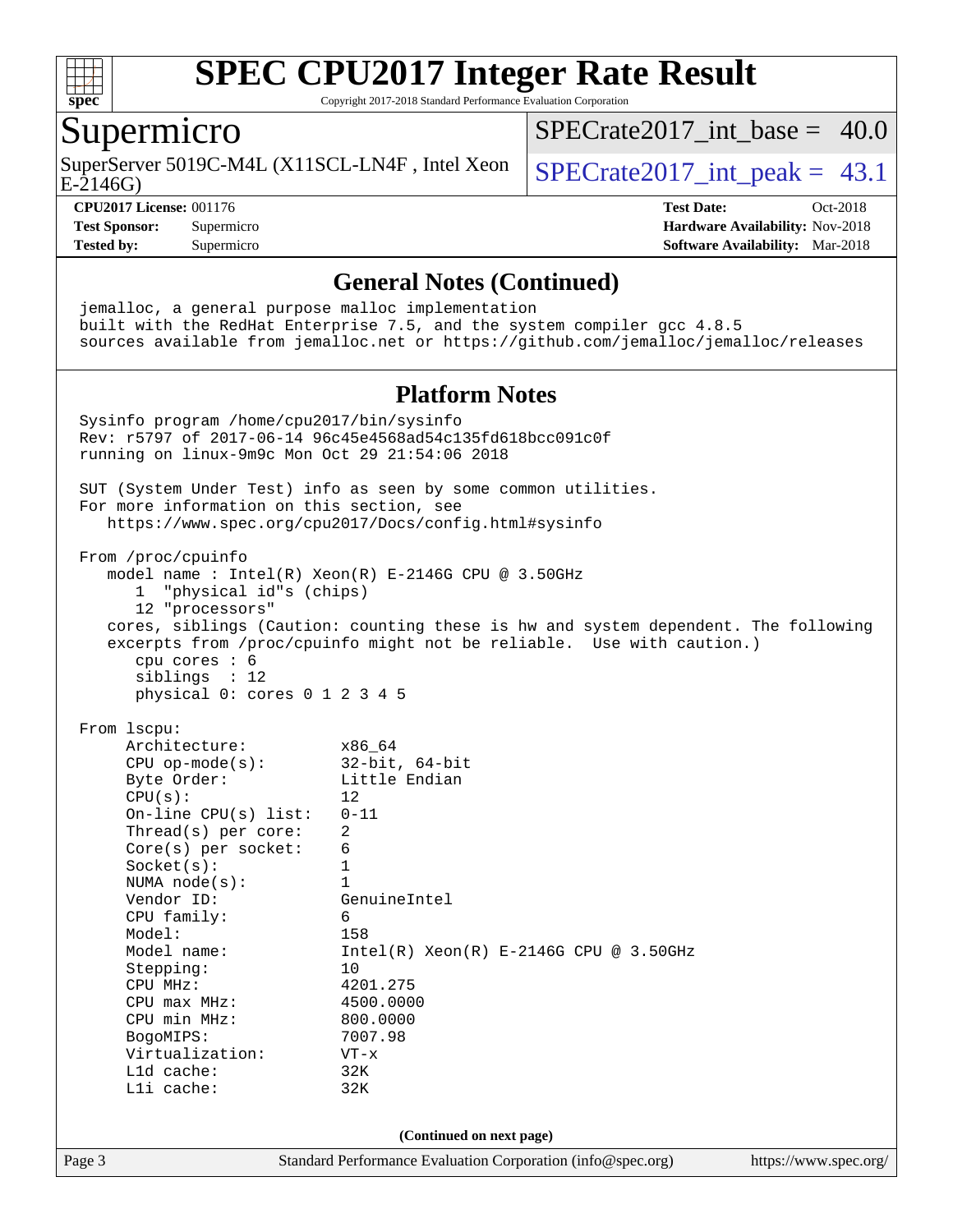

Copyright 2017-2018 Standard Performance Evaluation Corporation

#### Supermicro

E-2146G) SuperServer 5019C-M4L (X11SCL-LN4F, Intel Xeon  $\big|$  SPECrate 2017 int peak = 43.1

SPECrate2017 int\_base =  $40.0$ 

**[CPU2017 License:](http://www.spec.org/auto/cpu2017/Docs/result-fields.html#CPU2017License)** 001176 **[Test Date:](http://www.spec.org/auto/cpu2017/Docs/result-fields.html#TestDate)** Oct-2018 **[Test Sponsor:](http://www.spec.org/auto/cpu2017/Docs/result-fields.html#TestSponsor)** Supermicro **[Hardware Availability:](http://www.spec.org/auto/cpu2017/Docs/result-fields.html#HardwareAvailability)** Nov-2018 **[Tested by:](http://www.spec.org/auto/cpu2017/Docs/result-fields.html#Testedby)** Supermicro **[Software Availability:](http://www.spec.org/auto/cpu2017/Docs/result-fields.html#SoftwareAvailability)** Mar-2018

#### **[Platform Notes \(Continued\)](http://www.spec.org/auto/cpu2017/Docs/result-fields.html#PlatformNotes)**

 L2 cache: 256K L3 cache: 12288K NUMA node0 CPU(s): 0-11 Flags: fpu vme de pse tsc msr pae mce cx8 apic sep mtrr pge mca cmov pat pse36 clflush dts acpi mmx fxsr sse sse2 ss ht tm pbe syscall nx pdpe1gb rdtscp lm constant\_tsc art arch\_perfmon pebs bts rep\_good nopl xtopology nonstop\_tsc aperfmperf eagerfpu pni pclmulqdq dtes64 monitor ds\_cpl vmx smx est tm2 ssse3 sdbg fma cx16 xtpr pdcm pcid sse4\_1 sse4\_2 x2apic movbe popcnt tsc\_deadline\_timer aes xsave avx f16c rdrand lahf\_lm abm 3dnowprefetch ida arat epb invpcid\_single pln pts dtherm hwp hwp\_notify hwp\_act\_window hwp\_epp intel\_pt rsb\_ctxsw spec\_ctrl retpoline kaiser tpr\_shadow vnmi flexpriority ept vpid fsgsbase tsc\_adjust bmi1 hle avx2 smep bmi2 erms invpcid rtm mpx rdseed adx smap clflushopt xsaveopt xsavec xgetbv1 /proc/cpuinfo cache data cache size : 12288 KB From numactl --hardware WARNING: a numactl 'node' might or might not correspond to a physical chip. available: 1 nodes (0) node 0 cpus: 0 1 2 3 4 5 6 7 8 9 10 11 node 0 size: 64149 MB node 0 free: 63628 MB node distances: node 0 0: 10 From /proc/meminfo MemTotal: 65689304 kB HugePages\_Total: 0 Hugepagesize: 2048 kB /usr/bin/lsb\_release -d SUSE Linux Enterprise Server 12 SP3 From /etc/\*release\* /etc/\*version\* SuSE-release: SUSE Linux Enterprise Server 12 (x86\_64) VERSION = 12 PATCHLEVEL = 3 # This file is deprecated and will be removed in a future service pack or release. # Please check /etc/os-release for details about this release. os-release: NAME="SLES" VERSION="12-SP3" VERSION\_ID="12.3" PRETTY\_NAME="SUSE Linux Enterprise Server 12 SP3" ID="sles" **(Continued on next page)**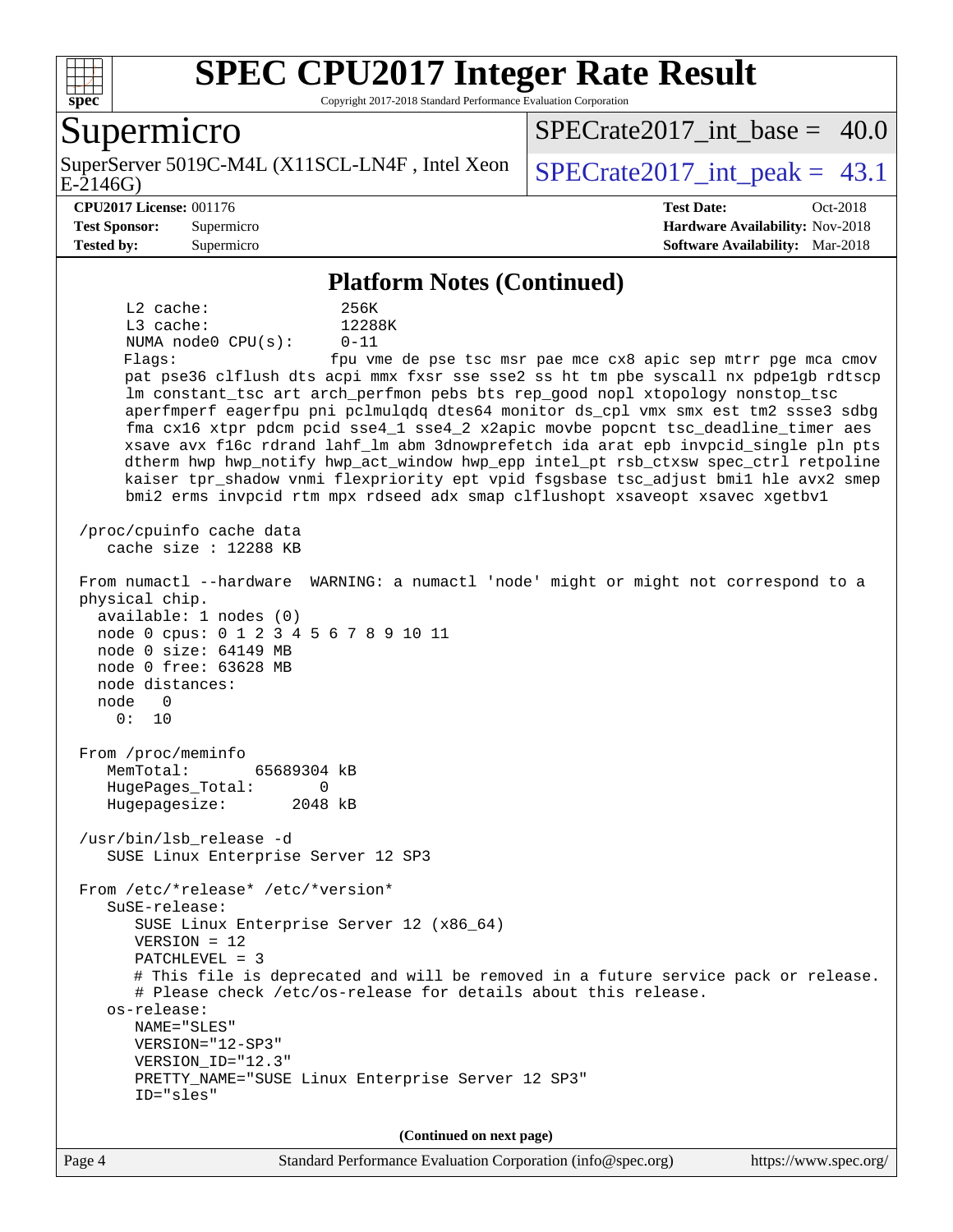

Copyright 2017-2018 Standard Performance Evaluation Corporation

#### Supermicro

E-2146G) SuperServer 5019C-M4L (X11SCL-LN4F, Intel Xeon  $\big|$  SPECrate 2017 int peak = 43.1

SPECrate2017 int\_base =  $40.0$ 

**[Tested by:](http://www.spec.org/auto/cpu2017/Docs/result-fields.html#Testedby)** Supermicro **[Software Availability:](http://www.spec.org/auto/cpu2017/Docs/result-fields.html#SoftwareAvailability)** Mar-2018

**[CPU2017 License:](http://www.spec.org/auto/cpu2017/Docs/result-fields.html#CPU2017License)** 001176 **[Test Date:](http://www.spec.org/auto/cpu2017/Docs/result-fields.html#TestDate)** Oct-2018 **[Test Sponsor:](http://www.spec.org/auto/cpu2017/Docs/result-fields.html#TestSponsor)** Supermicro **[Hardware Availability:](http://www.spec.org/auto/cpu2017/Docs/result-fields.html#HardwareAvailability)** Nov-2018

#### **[Platform Notes \(Continued\)](http://www.spec.org/auto/cpu2017/Docs/result-fields.html#PlatformNotes)**

 ANSI\_COLOR="0;32" CPE\_NAME="cpe:/o:suse:sles:12:sp3"

uname -a:

 Linux linux-9m9c 4.4.114-94.11-default #1 SMP Thu Feb 1 19:28:26 UTC 2018 (4309ff9) x86\_64 x86\_64 x86\_64 GNU/Linux

run-level 3 Oct 29 21:36

 SPEC is set to: /home/cpu2017 Filesystem Type Size Used Avail Use% Mounted on /dev/sda4 xfs 1.8T 123G 1.7T 7% /home

 Additional information from dmidecode follows. WARNING: Use caution when you interpret this section. The 'dmidecode' program reads system data which is "intended to allow hardware to be accurately determined", but the intent may not be met, as there are frequent changes to hardware, firmware, and the "DMTF SMBIOS" standard. BIOS American Megatrends Inc. 1.0 09/19/2018

 Memory: 4x Micron 18ADF2G72AZ-2G6H1R 16 GB 2 rank 2667

(End of data from sysinfo program)

#### **[Compiler Version Notes](http://www.spec.org/auto/cpu2017/Docs/result-fields.html#CompilerVersionNotes)**

| Page 5 | Standard Performance Evaluation Corporation (info@spec.org)<br>https://www.spec.org/                                    |
|--------|-------------------------------------------------------------------------------------------------------------------------|
|        | (Continued on next page)                                                                                                |
|        | icpc (ICC) 18.0.2 20180210                                                                                              |
|        | CXXC $520.\text{omnetpp_r(base)}$ $523.\text{xalancbmk_r(base)}$ $531.\text{deepsjeng_r(base)}$<br>$541.$ leela r(base) |
|        | icc (ICC) 18.0.2 20180210<br>Copyright (C) 1985-2018 Intel Corporation. All rights reserved.                            |
| CC.    | $500. perlbench_r (peak) 502. gcc_r (peak) 505. mcf_r (peak) 525. x264_r (peak)$<br>$557.xx$ r(peak)                    |
|        | icc (ICC) 18.0.2 20180210<br>Copyright (C) 1985-2018 Intel Corporation. All rights reserved.                            |
| CC.    | $500. perlbench_r(base) 502. gcc_r(base) 505. mcf_r(base) 525. x264_r(base)$<br>$557.xx$ $r(base)$                      |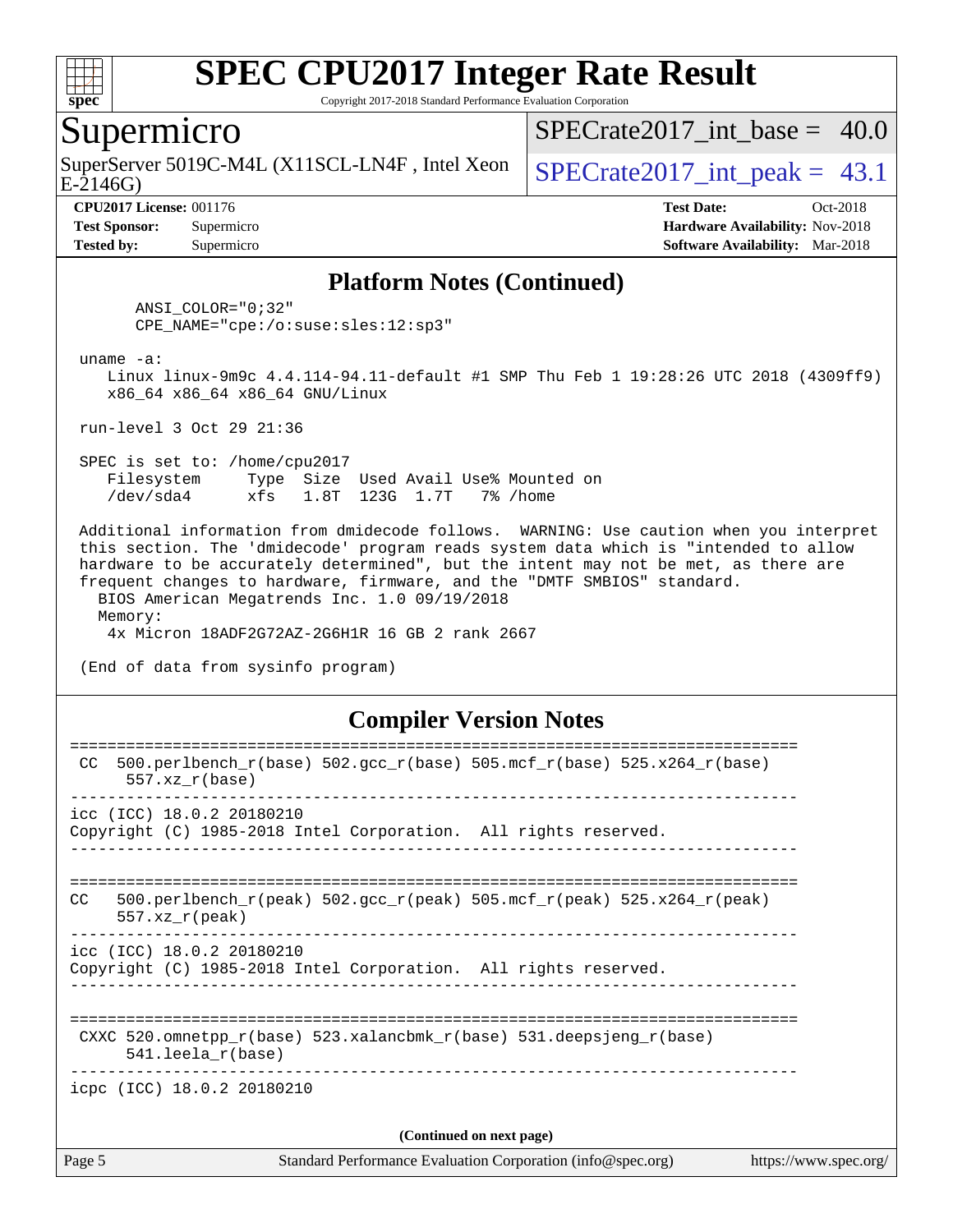

Copyright 2017-2018 Standard Performance Evaluation Corporation

#### Supermicro

SuperServer 5019C-M4L (X11SCL-LN4F, Intel Xeon  $\big|$  SPECrate 2017 int peak = 43.1

SPECrate2017 int\_base =  $40.0$ 

E-2146G)

**[Tested by:](http://www.spec.org/auto/cpu2017/Docs/result-fields.html#Testedby)** Supermicro **[Software Availability:](http://www.spec.org/auto/cpu2017/Docs/result-fields.html#SoftwareAvailability)** Mar-2018

**[CPU2017 License:](http://www.spec.org/auto/cpu2017/Docs/result-fields.html#CPU2017License)** 001176 **[Test Date:](http://www.spec.org/auto/cpu2017/Docs/result-fields.html#TestDate)** Oct-2018 **[Test Sponsor:](http://www.spec.org/auto/cpu2017/Docs/result-fields.html#TestSponsor)** Supermicro **[Hardware Availability:](http://www.spec.org/auto/cpu2017/Docs/result-fields.html#HardwareAvailability)** Nov-2018

#### **[Compiler Version Notes \(Continued\)](http://www.spec.org/auto/cpu2017/Docs/result-fields.html#CompilerVersionNotes)**

| Copyright (C) 1985-2018 Intel Corporation. All rights reserved.                                                         |
|-------------------------------------------------------------------------------------------------------------------------|
| CXXC 520.omnetpp $r(\text{peak})$ 523.xalancbmk $r(\text{peak})$ 531.deepsjeng $r(\text{peak})$<br>$541.$ leela r(peak) |
| icpc (ICC) 18.0.2 20180210<br>Copyright (C) 1985-2018 Intel Corporation. All rights reserved.                           |
| FC 548. exchange2 r(base)                                                                                               |
| ifort (IFORT) 18.0.2 20180210<br>Copyright (C) 1985-2018 Intel Corporation. All rights reserved.                        |
| 548.exchange2 r(peak)<br>FC.                                                                                            |
| ifort (IFORT) 18.0.2 20180210<br>Copyright (C) 1985-2018 Intel Corporation. All rights reserved.                        |

### **[Base Compiler Invocation](http://www.spec.org/auto/cpu2017/Docs/result-fields.html#BaseCompilerInvocation)**

[C benchmarks](http://www.spec.org/auto/cpu2017/Docs/result-fields.html#Cbenchmarks): [icc -m64 -std=c11](http://www.spec.org/cpu2017/results/res2018q4/cpu2017-20181112-09620.flags.html#user_CCbase_intel_icc_64bit_c11_33ee0cdaae7deeeab2a9725423ba97205ce30f63b9926c2519791662299b76a0318f32ddfffdc46587804de3178b4f9328c46fa7c2b0cd779d7a61945c91cd35)

[C++ benchmarks:](http://www.spec.org/auto/cpu2017/Docs/result-fields.html#CXXbenchmarks) [icpc -m64](http://www.spec.org/cpu2017/results/res2018q4/cpu2017-20181112-09620.flags.html#user_CXXbase_intel_icpc_64bit_4ecb2543ae3f1412ef961e0650ca070fec7b7afdcd6ed48761b84423119d1bf6bdf5cad15b44d48e7256388bc77273b966e5eb805aefd121eb22e9299b2ec9d9)

[Fortran benchmarks](http://www.spec.org/auto/cpu2017/Docs/result-fields.html#Fortranbenchmarks): [ifort -m64](http://www.spec.org/cpu2017/results/res2018q4/cpu2017-20181112-09620.flags.html#user_FCbase_intel_ifort_64bit_24f2bb282fbaeffd6157abe4f878425411749daecae9a33200eee2bee2fe76f3b89351d69a8130dd5949958ce389cf37ff59a95e7a40d588e8d3a57e0c3fd751)

### **[Base Portability Flags](http://www.spec.org/auto/cpu2017/Docs/result-fields.html#BasePortabilityFlags)**

 500.perlbench\_r: [-DSPEC\\_LP64](http://www.spec.org/cpu2017/results/res2018q4/cpu2017-20181112-09620.flags.html#b500.perlbench_r_basePORTABILITY_DSPEC_LP64) [-DSPEC\\_LINUX\\_X64](http://www.spec.org/cpu2017/results/res2018q4/cpu2017-20181112-09620.flags.html#b500.perlbench_r_baseCPORTABILITY_DSPEC_LINUX_X64) 502.gcc\_r: [-DSPEC\\_LP64](http://www.spec.org/cpu2017/results/res2018q4/cpu2017-20181112-09620.flags.html#suite_basePORTABILITY502_gcc_r_DSPEC_LP64) 505.mcf\_r: [-DSPEC\\_LP64](http://www.spec.org/cpu2017/results/res2018q4/cpu2017-20181112-09620.flags.html#suite_basePORTABILITY505_mcf_r_DSPEC_LP64) 520.omnetpp\_r: [-DSPEC\\_LP64](http://www.spec.org/cpu2017/results/res2018q4/cpu2017-20181112-09620.flags.html#suite_basePORTABILITY520_omnetpp_r_DSPEC_LP64) 523.xalancbmk\_r: [-DSPEC\\_LP64](http://www.spec.org/cpu2017/results/res2018q4/cpu2017-20181112-09620.flags.html#suite_basePORTABILITY523_xalancbmk_r_DSPEC_LP64) [-DSPEC\\_LINUX](http://www.spec.org/cpu2017/results/res2018q4/cpu2017-20181112-09620.flags.html#b523.xalancbmk_r_baseCXXPORTABILITY_DSPEC_LINUX)

**(Continued on next page)**

Page 6 Standard Performance Evaluation Corporation [\(info@spec.org\)](mailto:info@spec.org) <https://www.spec.org/>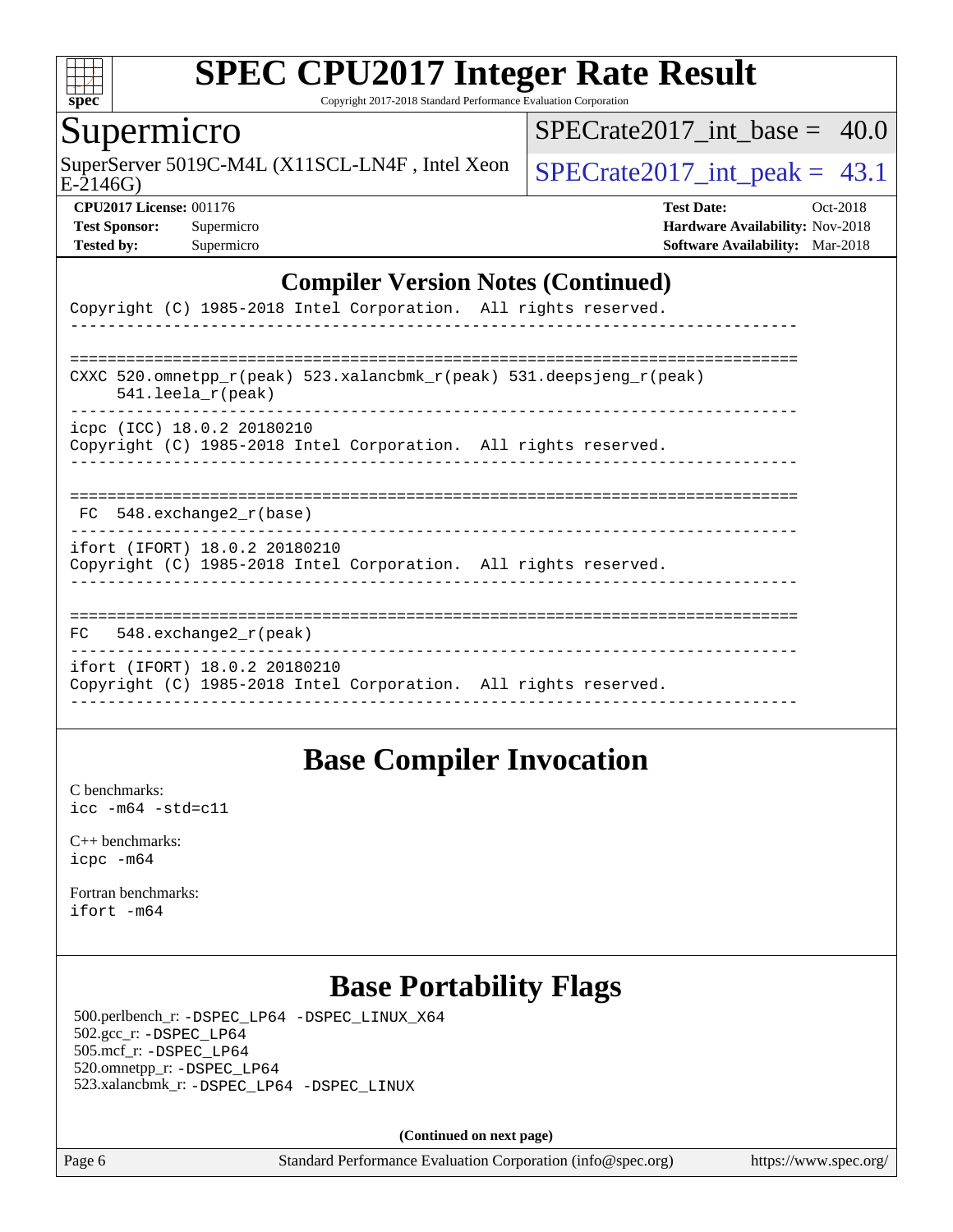

Copyright 2017-2018 Standard Performance Evaluation Corporation

### Supermicro

E-2146G) SuperServer 5019C-M4L (X11SCL-LN4F, Intel Xeon  $\big|$  SPECrate 2017 int peak = 43.1

SPECrate2017 int\_base =  $40.0$ 

**[CPU2017 License:](http://www.spec.org/auto/cpu2017/Docs/result-fields.html#CPU2017License)** 001176 **[Test Date:](http://www.spec.org/auto/cpu2017/Docs/result-fields.html#TestDate)** Oct-2018 **[Test Sponsor:](http://www.spec.org/auto/cpu2017/Docs/result-fields.html#TestSponsor)** Supermicro **[Hardware Availability:](http://www.spec.org/auto/cpu2017/Docs/result-fields.html#HardwareAvailability)** Nov-2018 **[Tested by:](http://www.spec.org/auto/cpu2017/Docs/result-fields.html#Testedby)** Supermicro **[Software Availability:](http://www.spec.org/auto/cpu2017/Docs/result-fields.html#SoftwareAvailability)** Mar-2018

### **[Base Portability Flags \(Continued\)](http://www.spec.org/auto/cpu2017/Docs/result-fields.html#BasePortabilityFlags)**

 525.x264\_r: [-DSPEC\\_LP64](http://www.spec.org/cpu2017/results/res2018q4/cpu2017-20181112-09620.flags.html#suite_basePORTABILITY525_x264_r_DSPEC_LP64) 531.deepsjeng\_r: [-DSPEC\\_LP64](http://www.spec.org/cpu2017/results/res2018q4/cpu2017-20181112-09620.flags.html#suite_basePORTABILITY531_deepsjeng_r_DSPEC_LP64) 541.leela\_r: [-DSPEC\\_LP64](http://www.spec.org/cpu2017/results/res2018q4/cpu2017-20181112-09620.flags.html#suite_basePORTABILITY541_leela_r_DSPEC_LP64) 548.exchange2\_r: [-DSPEC\\_LP64](http://www.spec.org/cpu2017/results/res2018q4/cpu2017-20181112-09620.flags.html#suite_basePORTABILITY548_exchange2_r_DSPEC_LP64) 557.xz\_r: [-DSPEC\\_LP64](http://www.spec.org/cpu2017/results/res2018q4/cpu2017-20181112-09620.flags.html#suite_basePORTABILITY557_xz_r_DSPEC_LP64)

### **[Base Optimization Flags](http://www.spec.org/auto/cpu2017/Docs/result-fields.html#BaseOptimizationFlags)**

[C benchmarks](http://www.spec.org/auto/cpu2017/Docs/result-fields.html#Cbenchmarks):

[-Wl,-z,muldefs](http://www.spec.org/cpu2017/results/res2018q4/cpu2017-20181112-09620.flags.html#user_CCbase_link_force_multiple1_b4cbdb97b34bdee9ceefcfe54f4c8ea74255f0b02a4b23e853cdb0e18eb4525ac79b5a88067c842dd0ee6996c24547a27a4b99331201badda8798ef8a743f577) [-xCORE-AVX2](http://www.spec.org/cpu2017/results/res2018q4/cpu2017-20181112-09620.flags.html#user_CCbase_f-xCORE-AVX2) [-ipo](http://www.spec.org/cpu2017/results/res2018q4/cpu2017-20181112-09620.flags.html#user_CCbase_f-ipo) [-O3](http://www.spec.org/cpu2017/results/res2018q4/cpu2017-20181112-09620.flags.html#user_CCbase_f-O3) [-no-prec-div](http://www.spec.org/cpu2017/results/res2018q4/cpu2017-20181112-09620.flags.html#user_CCbase_f-no-prec-div) [-qopt-mem-layout-trans=3](http://www.spec.org/cpu2017/results/res2018q4/cpu2017-20181112-09620.flags.html#user_CCbase_f-qopt-mem-layout-trans_de80db37974c74b1f0e20d883f0b675c88c3b01e9d123adea9b28688d64333345fb62bc4a798493513fdb68f60282f9a726aa07f478b2f7113531aecce732043) [-L/usr/local/je5.0.1-64/lib](http://www.spec.org/cpu2017/results/res2018q4/cpu2017-20181112-09620.flags.html#user_CCbase_jemalloc_link_path64_4b10a636b7bce113509b17f3bd0d6226c5fb2346b9178c2d0232c14f04ab830f976640479e5c33dc2bcbbdad86ecfb6634cbbd4418746f06f368b512fced5394) [-ljemalloc](http://www.spec.org/cpu2017/results/res2018q4/cpu2017-20181112-09620.flags.html#user_CCbase_jemalloc_link_lib_d1249b907c500fa1c0672f44f562e3d0f79738ae9e3c4a9c376d49f265a04b9c99b167ecedbf6711b3085be911c67ff61f150a17b3472be731631ba4d0471706)

[C++ benchmarks:](http://www.spec.org/auto/cpu2017/Docs/result-fields.html#CXXbenchmarks)

[-Wl,-z,muldefs](http://www.spec.org/cpu2017/results/res2018q4/cpu2017-20181112-09620.flags.html#user_CXXbase_link_force_multiple1_b4cbdb97b34bdee9ceefcfe54f4c8ea74255f0b02a4b23e853cdb0e18eb4525ac79b5a88067c842dd0ee6996c24547a27a4b99331201badda8798ef8a743f577) [-xCORE-AVX2](http://www.spec.org/cpu2017/results/res2018q4/cpu2017-20181112-09620.flags.html#user_CXXbase_f-xCORE-AVX2) [-ipo](http://www.spec.org/cpu2017/results/res2018q4/cpu2017-20181112-09620.flags.html#user_CXXbase_f-ipo) [-O3](http://www.spec.org/cpu2017/results/res2018q4/cpu2017-20181112-09620.flags.html#user_CXXbase_f-O3) [-no-prec-div](http://www.spec.org/cpu2017/results/res2018q4/cpu2017-20181112-09620.flags.html#user_CXXbase_f-no-prec-div) [-qopt-mem-layout-trans=3](http://www.spec.org/cpu2017/results/res2018q4/cpu2017-20181112-09620.flags.html#user_CXXbase_f-qopt-mem-layout-trans_de80db37974c74b1f0e20d883f0b675c88c3b01e9d123adea9b28688d64333345fb62bc4a798493513fdb68f60282f9a726aa07f478b2f7113531aecce732043) [-L/usr/local/je5.0.1-64/lib](http://www.spec.org/cpu2017/results/res2018q4/cpu2017-20181112-09620.flags.html#user_CXXbase_jemalloc_link_path64_4b10a636b7bce113509b17f3bd0d6226c5fb2346b9178c2d0232c14f04ab830f976640479e5c33dc2bcbbdad86ecfb6634cbbd4418746f06f368b512fced5394) [-ljemalloc](http://www.spec.org/cpu2017/results/res2018q4/cpu2017-20181112-09620.flags.html#user_CXXbase_jemalloc_link_lib_d1249b907c500fa1c0672f44f562e3d0f79738ae9e3c4a9c376d49f265a04b9c99b167ecedbf6711b3085be911c67ff61f150a17b3472be731631ba4d0471706)

[Fortran benchmarks](http://www.spec.org/auto/cpu2017/Docs/result-fields.html#Fortranbenchmarks):

[-Wl,-z,muldefs](http://www.spec.org/cpu2017/results/res2018q4/cpu2017-20181112-09620.flags.html#user_FCbase_link_force_multiple1_b4cbdb97b34bdee9ceefcfe54f4c8ea74255f0b02a4b23e853cdb0e18eb4525ac79b5a88067c842dd0ee6996c24547a27a4b99331201badda8798ef8a743f577) [-xCORE-AVX2](http://www.spec.org/cpu2017/results/res2018q4/cpu2017-20181112-09620.flags.html#user_FCbase_f-xCORE-AVX2) [-ipo](http://www.spec.org/cpu2017/results/res2018q4/cpu2017-20181112-09620.flags.html#user_FCbase_f-ipo) [-O3](http://www.spec.org/cpu2017/results/res2018q4/cpu2017-20181112-09620.flags.html#user_FCbase_f-O3) [-no-prec-div](http://www.spec.org/cpu2017/results/res2018q4/cpu2017-20181112-09620.flags.html#user_FCbase_f-no-prec-div) [-qopt-mem-layout-trans=3](http://www.spec.org/cpu2017/results/res2018q4/cpu2017-20181112-09620.flags.html#user_FCbase_f-qopt-mem-layout-trans_de80db37974c74b1f0e20d883f0b675c88c3b01e9d123adea9b28688d64333345fb62bc4a798493513fdb68f60282f9a726aa07f478b2f7113531aecce732043) [-nostandard-realloc-lhs](http://www.spec.org/cpu2017/results/res2018q4/cpu2017-20181112-09620.flags.html#user_FCbase_f_2003_std_realloc_82b4557e90729c0f113870c07e44d33d6f5a304b4f63d4c15d2d0f1fab99f5daaed73bdb9275d9ae411527f28b936061aa8b9c8f2d63842963b95c9dd6426b8a) [-L/usr/local/je5.0.1-64/lib](http://www.spec.org/cpu2017/results/res2018q4/cpu2017-20181112-09620.flags.html#user_FCbase_jemalloc_link_path64_4b10a636b7bce113509b17f3bd0d6226c5fb2346b9178c2d0232c14f04ab830f976640479e5c33dc2bcbbdad86ecfb6634cbbd4418746f06f368b512fced5394) [-ljemalloc](http://www.spec.org/cpu2017/results/res2018q4/cpu2017-20181112-09620.flags.html#user_FCbase_jemalloc_link_lib_d1249b907c500fa1c0672f44f562e3d0f79738ae9e3c4a9c376d49f265a04b9c99b167ecedbf6711b3085be911c67ff61f150a17b3472be731631ba4d0471706)

# **[Peak Compiler Invocation](http://www.spec.org/auto/cpu2017/Docs/result-fields.html#PeakCompilerInvocation)**

[C benchmarks \(except as noted below\)](http://www.spec.org/auto/cpu2017/Docs/result-fields.html#Cbenchmarksexceptasnotedbelow): [icc -m64 -std=c11](http://www.spec.org/cpu2017/results/res2018q4/cpu2017-20181112-09620.flags.html#user_CCpeak_intel_icc_64bit_c11_33ee0cdaae7deeeab2a9725423ba97205ce30f63b9926c2519791662299b76a0318f32ddfffdc46587804de3178b4f9328c46fa7c2b0cd779d7a61945c91cd35)

502.gcc\_r: [icc -m32 -std=c11 -L/home/prasadj/specdev/IC18u2\\_Internal/lin\\_18\\_0\\_20180210/compiler/lib/ia32\\_lin](http://www.spec.org/cpu2017/results/res2018q4/cpu2017-20181112-09620.flags.html#user_peakCCLD502_gcc_r_intel_icc_a481ac844e7127046fad14d498c730a1848fa901fbbb2c3dfdd5e9fbbac777c8009953946d55d8b6afe8ed0da70dd2b4f8dedbdf7ab1ee211ba70d24a5d89f85)

[C++ benchmarks \(except as noted below\):](http://www.spec.org/auto/cpu2017/Docs/result-fields.html#CXXbenchmarksexceptasnotedbelow) [icpc -m64](http://www.spec.org/cpu2017/results/res2018q4/cpu2017-20181112-09620.flags.html#user_CXXpeak_intel_icpc_64bit_4ecb2543ae3f1412ef961e0650ca070fec7b7afdcd6ed48761b84423119d1bf6bdf5cad15b44d48e7256388bc77273b966e5eb805aefd121eb22e9299b2ec9d9)

523.xalancbmk\_r: [icpc -m32 -L/home/prasadj/specdev/IC18u2\\_Internal/lin\\_18\\_0\\_20180210/compiler/lib/ia32\\_lin](http://www.spec.org/cpu2017/results/res2018q4/cpu2017-20181112-09620.flags.html#user_peakCXXLD523_xalancbmk_r_intel_icpc_c6d030cd79af6ea7d6fb64c57e8fe7ae8fe0b96fc5a3b3f4a10e3273b3d7fa9decd8263f6330cef23f751cb093a69fae84a2bf4c243500a8eed069248128076f)

[Fortran benchmarks](http://www.spec.org/auto/cpu2017/Docs/result-fields.html#Fortranbenchmarks): [ifort -m64](http://www.spec.org/cpu2017/results/res2018q4/cpu2017-20181112-09620.flags.html#user_FCpeak_intel_ifort_64bit_24f2bb282fbaeffd6157abe4f878425411749daecae9a33200eee2bee2fe76f3b89351d69a8130dd5949958ce389cf37ff59a95e7a40d588e8d3a57e0c3fd751)

### **[Peak Portability Flags](http://www.spec.org/auto/cpu2017/Docs/result-fields.html#PeakPortabilityFlags)**

500.perlbench\_r: [-DSPEC\\_LP64](http://www.spec.org/cpu2017/results/res2018q4/cpu2017-20181112-09620.flags.html#b500.perlbench_r_peakPORTABILITY_DSPEC_LP64) [-DSPEC\\_LINUX\\_X64](http://www.spec.org/cpu2017/results/res2018q4/cpu2017-20181112-09620.flags.html#b500.perlbench_r_peakCPORTABILITY_DSPEC_LINUX_X64)

**(Continued on next page)**

Page 7 Standard Performance Evaluation Corporation [\(info@spec.org\)](mailto:info@spec.org) <https://www.spec.org/>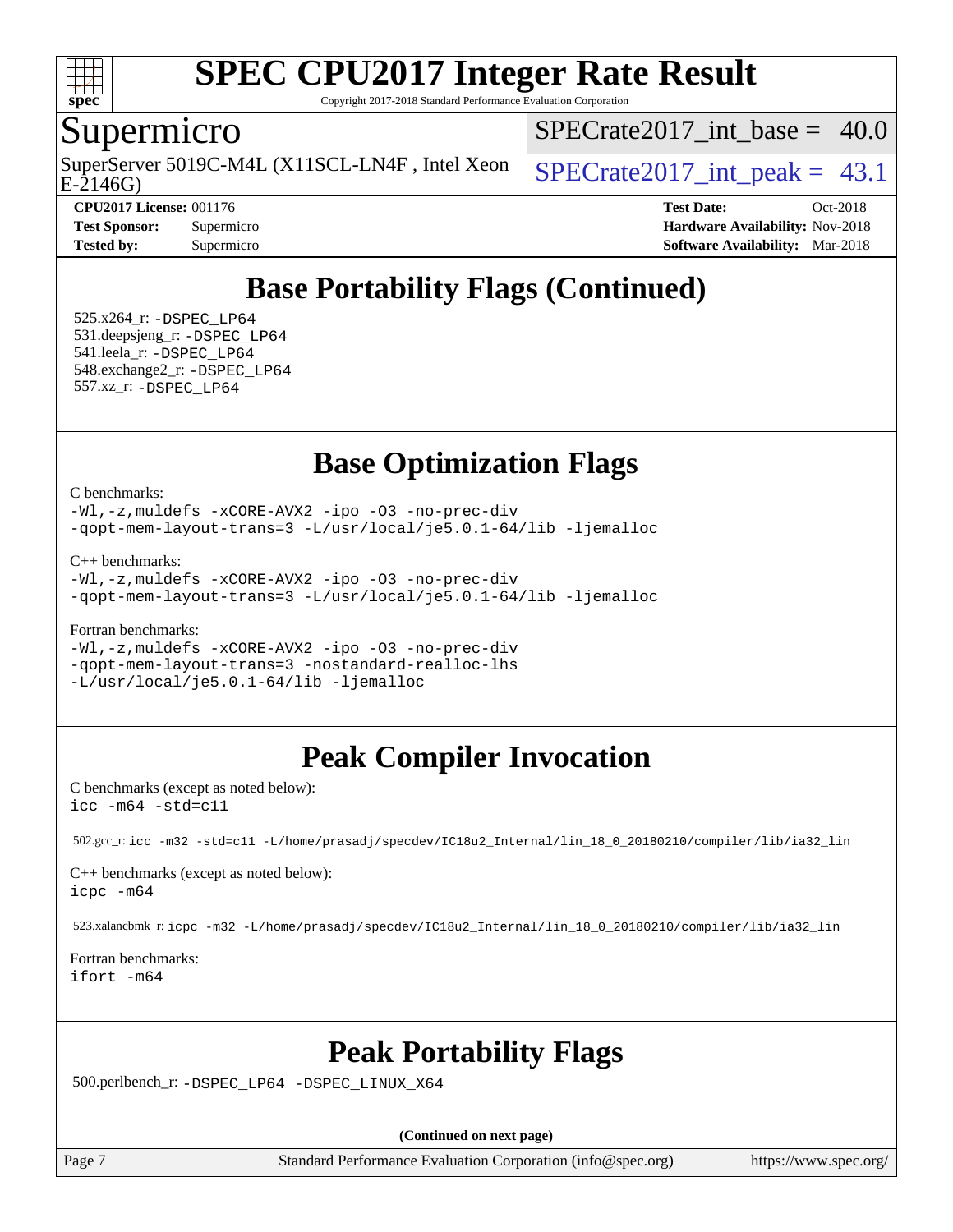

Copyright 2017-2018 Standard Performance Evaluation Corporation

#### Supermicro

SuperServer 5019C-M4L (X11SCL-LN4F, Intel Xeon  $\big|$  SPECrate 2017 int peak = 43.1

SPECrate2017 int\_base =  $40.0$ 

E-2146G)

**[CPU2017 License:](http://www.spec.org/auto/cpu2017/Docs/result-fields.html#CPU2017License)** 001176 **[Test Date:](http://www.spec.org/auto/cpu2017/Docs/result-fields.html#TestDate)** Oct-2018 **[Test Sponsor:](http://www.spec.org/auto/cpu2017/Docs/result-fields.html#TestSponsor)** Supermicro **[Hardware Availability:](http://www.spec.org/auto/cpu2017/Docs/result-fields.html#HardwareAvailability)** Nov-2018 **[Tested by:](http://www.spec.org/auto/cpu2017/Docs/result-fields.html#Testedby)** Supermicro **[Software Availability:](http://www.spec.org/auto/cpu2017/Docs/result-fields.html#SoftwareAvailability)** Mar-2018

# **[Peak Portability Flags \(Continued\)](http://www.spec.org/auto/cpu2017/Docs/result-fields.html#PeakPortabilityFlags)**

 502.gcc\_r: [-D\\_FILE\\_OFFSET\\_BITS=64](http://www.spec.org/cpu2017/results/res2018q4/cpu2017-20181112-09620.flags.html#user_peakPORTABILITY502_gcc_r_file_offset_bits_64_5ae949a99b284ddf4e95728d47cb0843d81b2eb0e18bdfe74bbf0f61d0b064f4bda2f10ea5eb90e1dcab0e84dbc592acfc5018bc955c18609f94ddb8d550002c) 505.mcf\_r: [-DSPEC\\_LP64](http://www.spec.org/cpu2017/results/res2018q4/cpu2017-20181112-09620.flags.html#suite_peakPORTABILITY505_mcf_r_DSPEC_LP64) 520.omnetpp\_r: [-DSPEC\\_LP64](http://www.spec.org/cpu2017/results/res2018q4/cpu2017-20181112-09620.flags.html#suite_peakPORTABILITY520_omnetpp_r_DSPEC_LP64) 523.xalancbmk\_r: [-D\\_FILE\\_OFFSET\\_BITS=64](http://www.spec.org/cpu2017/results/res2018q4/cpu2017-20181112-09620.flags.html#user_peakPORTABILITY523_xalancbmk_r_file_offset_bits_64_5ae949a99b284ddf4e95728d47cb0843d81b2eb0e18bdfe74bbf0f61d0b064f4bda2f10ea5eb90e1dcab0e84dbc592acfc5018bc955c18609f94ddb8d550002c) [-DSPEC\\_LINUX](http://www.spec.org/cpu2017/results/res2018q4/cpu2017-20181112-09620.flags.html#b523.xalancbmk_r_peakCXXPORTABILITY_DSPEC_LINUX) 525.x264\_r: [-DSPEC\\_LP64](http://www.spec.org/cpu2017/results/res2018q4/cpu2017-20181112-09620.flags.html#suite_peakPORTABILITY525_x264_r_DSPEC_LP64) 531.deepsjeng\_r: [-DSPEC\\_LP64](http://www.spec.org/cpu2017/results/res2018q4/cpu2017-20181112-09620.flags.html#suite_peakPORTABILITY531_deepsjeng_r_DSPEC_LP64) 541.leela\_r: [-DSPEC\\_LP64](http://www.spec.org/cpu2017/results/res2018q4/cpu2017-20181112-09620.flags.html#suite_peakPORTABILITY541_leela_r_DSPEC_LP64) 548.exchange2\_r: [-DSPEC\\_LP64](http://www.spec.org/cpu2017/results/res2018q4/cpu2017-20181112-09620.flags.html#suite_peakPORTABILITY548_exchange2_r_DSPEC_LP64) 557.xz\_r: [-DSPEC\\_LP64](http://www.spec.org/cpu2017/results/res2018q4/cpu2017-20181112-09620.flags.html#suite_peakPORTABILITY557_xz_r_DSPEC_LP64)

### **[Peak Optimization Flags](http://www.spec.org/auto/cpu2017/Docs/result-fields.html#PeakOptimizationFlags)**

[C benchmarks](http://www.spec.org/auto/cpu2017/Docs/result-fields.html#Cbenchmarks):

```
 500.perlbench_r: -Wl,-z,muldefs -prof-gen(pass 1) -prof-use(pass 2) -ipo
-xCORE-AVX2 -O3 -no-prec-div -qopt-mem-layout-trans=3
-fno-strict-overflow -L/usr/local/je5.0.1-64/lib
-ljemalloc
 502.gcc_r: -Wl,-z,muldefs -prof-gen(pass 1) -prof-use(pass 2) -ipo
-xCORE-AVX2 -O3 -no-prec-div -qopt-mem-layout-trans=3
-L/usr/local/je5.0.1-32/lib -ljemalloc
 505.mcf_r: -Wl,-z,muldefs -prof-gen(pass 1) -prof-use(pass 2) -ipo
-xCORE-AVX2 -O3 -no-prec-div -qopt-mem-layout-trans=3
-L/usr/local/je5.0.1-64/lib -ljemalloc
 525.x264_r: -Wl,-z,muldefs -prof-gen(pass 1) -prof-use(pass 2) -ipo
-xCORE-AVX2 -O3 -no-prec-div -qopt-mem-layout-trans=3
-fno-alias -L/usr/local/je5.0.1-64/lib -ljemalloc
557.xz_r: basepeak = yes
C++ benchmarks: 
520.omnetpp_r: basepeak = yes
 523.xalancbmk_r: -Wl,-z,muldefs -prof-gen(pass 1) -prof-use(pass 2) -ipo
-xCORE-AVX2 -O3 -no-prec-div -qopt-mem-layout-trans=3
-L/usr/local/je5.0.1-32/lib -ljemalloc
 531.deepsjeng_r: basepeak = yes
```
**(Continued on next page)**